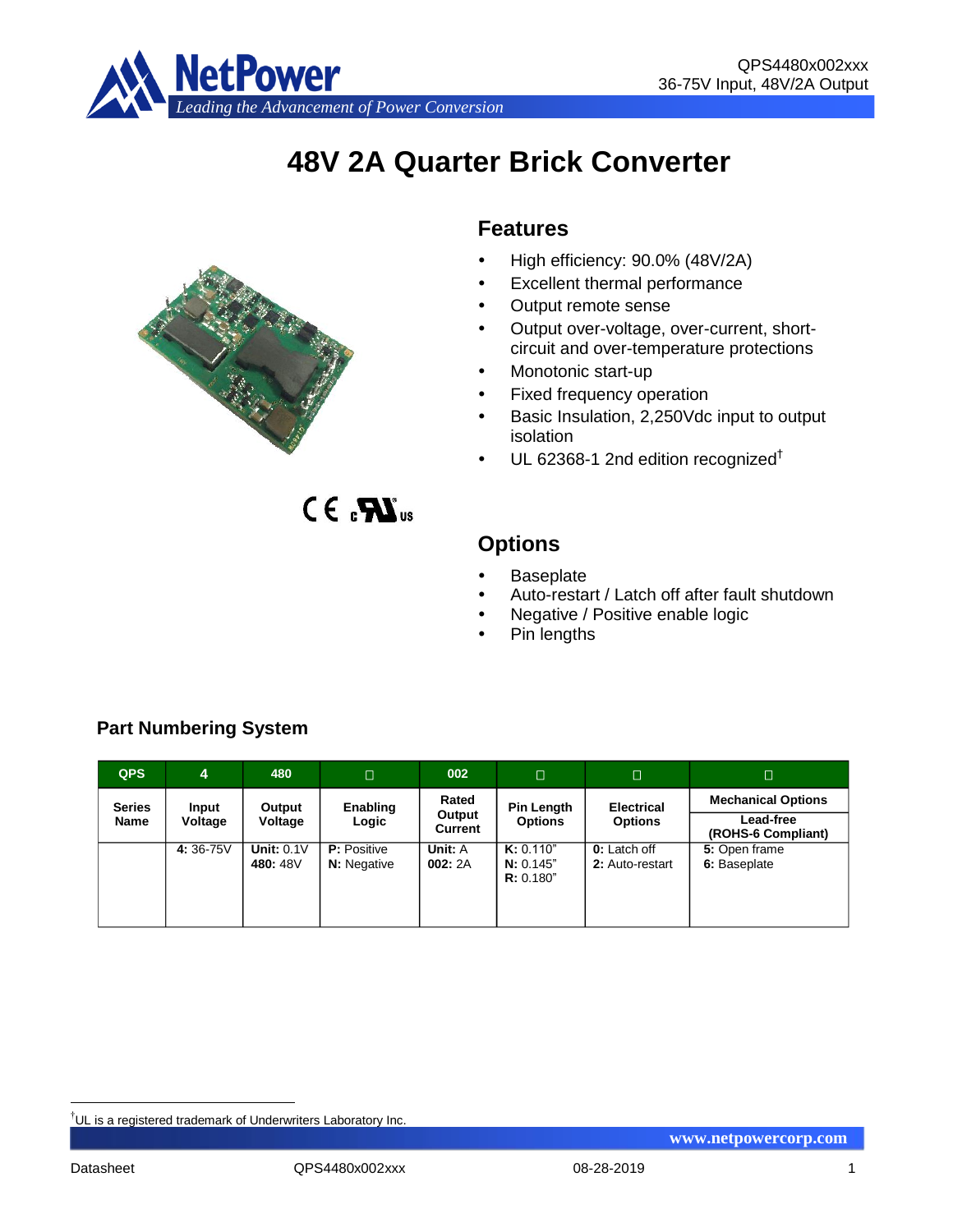

# **Absolute Maximum Rating**

Excessive stresses over these absolute maximum ratings can cause permanent damage to the converter. Operation should be limited to the conditions outlined under the Electrical Specification Section.

| <b>Parameter</b>                                                             | Min    | <b>Max</b> | Unit |
|------------------------------------------------------------------------------|--------|------------|------|
| Input Voltage (continuous)                                                   | $-0.5$ | 75         | Vdc  |
| Input Voltage (< 100ms, operating)                                           |        | 100        | Vdc  |
| Input Voltage (continuous, non-operating)                                    |        | 100        | Vdc  |
| <b>Operating Ambient Temperature</b><br>(See Thermal Considerations section) | $-40$  | $85*$      | °С   |
| Storage Temperature                                                          | -55    | 125        | °С   |

*\*Derating curves provided in this datasheet end at 85ºC ambient temperature. Operation above 85ºC ambient temperature is allowed provided the temperatures of the key components or the baseplate do not exceed the limit stated in the Thermal Considerations section.*

# **Electrical Specifications**

These specifications are valid over the converter's full range of input voltage, resistive load, and temperature unless noted otherwise.

#### **Input Specifications**

| <b>Parameter</b>                                                                         | <b>Min</b> | <b>Typical</b> | <b>Max</b> | Unit       |
|------------------------------------------------------------------------------------------|------------|----------------|------------|------------|
| Input Voltage                                                                            | 36         | 48             | 75         | <b>Vdc</b> |
| Input Current                                                                            |            |                | 4          | A          |
| Quiescent Input Current (typical Vin)                                                    |            | 80             | 100        | mA         |
| <b>Standby Input Current</b>                                                             |            | 9              | 12         | mA         |
| Input Reflected-ripple Current, Peak-to-peak<br>(5 Hz to 20 MHz, 12 µH source impedance) |            | 20             |            | mA         |
| Input Turn-on Voltage Threshold                                                          | 32.5       | 33             | 34         |            |
| Input Turn-off Voltage Threshold                                                         | 30         | 31             | 32.5       |            |
| Input Voltage ON/OFF Control Hysteresis                                                  |            | c              | 4          |            |

#### **Output Specifications**

| <b>Parameter</b>                                                                                                                                                                                  | Min      | <b>Typical</b>       | <b>Max</b>        | Unit           |
|---------------------------------------------------------------------------------------------------------------------------------------------------------------------------------------------------|----------|----------------------|-------------------|----------------|
| Output Voltage Set Point<br>(typical Vin; full load; $Ta = 25^{\circ}C$ )                                                                                                                         |          | 48.0                 |                   | V              |
| Output Voltage Set Point Accuracy<br>(typical Vin; full load; $Ta = 25^{\circ}C$ )                                                                                                                | $-1.5$   |                      | $+1.5$            | %Vo            |
| Output Voltage Set Point Accuracy (over all conditions)                                                                                                                                           | -3       |                      | $+3$              | %Vo            |
| <b>Output Regulation:</b><br>Line Regulation (full range input voltage, 1/2 full load)<br>Load Regulation(full range load, typical Vin)<br>Temperature (Ta = -40 $^{\circ}$ C to 85 $^{\circ}$ C) |          | 0.05<br>0.05<br>0.05 | 0.2<br>0.2<br>0.1 | %Vo            |
| Output Ripple and Noise Voltage<br><b>RMS</b><br>Peak-to-peak (5 Hz to 20 MHz bandwidth, typical Vin)                                                                                             |          |                      | 50<br>100         | mVrms<br>mVp-p |
| <b>Output Current</b>                                                                                                                                                                             | $\Omega$ |                      | 2                 | A              |
| <b>Output Power</b>                                                                                                                                                                               | 0        |                      | 96                | W              |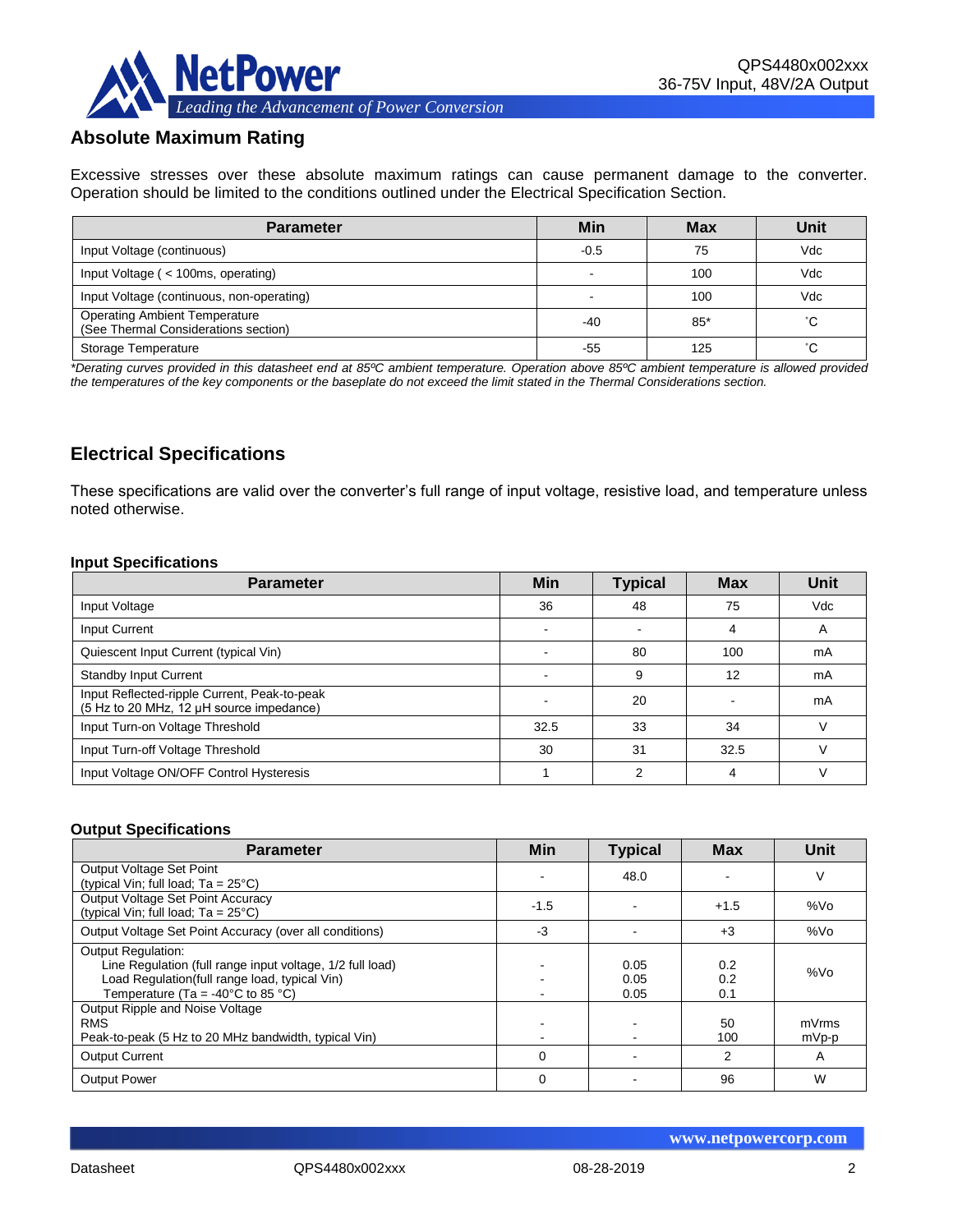

#### **Output Specifications (Continued)**

| <b>Parameter</b>                                                                                                                                           | Min | <b>Typical</b> | Max   | Unit      |
|------------------------------------------------------------------------------------------------------------------------------------------------------------|-----|----------------|-------|-----------|
| Efficiency<br>(typical Vin; full load; $Ta = 25^{\circ}C$ )                                                                                                |     | 90.0           |       | $\%$      |
| <b>Output Ripple Frequency</b>                                                                                                                             | 270 | 300            | 330   | kHz       |
| <b>External Load Capacitance</b>                                                                                                                           |     |                | 1,000 | μF        |
| Startup Delay, duration from enabling signal to Vo reaches 10% of its set<br>point.<br>(typical Vin; full load; $Ta = 25^{\circ}C$ )                       |     | 10             |       | ms        |
| Startup Time, Vo from 10% to 90% of output set point.<br>(typical Vin; zero load; Ta = 25°C)                                                               |     | 10             |       | ms        |
| <b>Output Over Current Protection Set Point</b>                                                                                                            | 110 | 135            | 160   | $\%$      |
| Output Over Voltage Protection Set Point                                                                                                                   | 115 | 120            | 125   | %         |
| Output Trim Range in % of typical Vo                                                                                                                       | 80  |                | 110   | $\%$      |
| <b>Dynamic Response</b><br>(typical Vin; $Ta = 25^{\circ}C$ ; load transient 0.1A/ $\mu s$ )<br>Load steps from 50% to 75% of full load:<br>Peak deviation |     | 3              |       | %Vo       |
| Settling time (within 10% band of Vo deviation)<br>Load step from 75% to 50% of full load<br>Peak deviation                                                |     | 200<br>3       |       | μs<br>%Vo |
| Settling time (within 10% band of Vo deviation)                                                                                                            |     | 200            |       | μs        |

#### **General Specifications**

| <b>Parameter</b>                                                                                                | Min                      | <b>Typical</b> | <b>Max</b> | <b>Unit</b>  |
|-----------------------------------------------------------------------------------------------------------------|--------------------------|----------------|------------|--------------|
| Remote Enable                                                                                                   |                          |                |            |              |
| Logic Low:                                                                                                      |                          |                |            |              |
| $ION/OFF = 1.0mA$                                                                                               | 0                        |                | 1.2        |              |
| $VON/OFF = 0.0V$                                                                                                |                          |                | 1.0        | mA           |
| Logic High:                                                                                                     |                          |                |            |              |
| $ION/OFF = 0.0µA$                                                                                               | $\overline{\phantom{a}}$ |                | 15         |              |
| Leakage Current                                                                                                 | $\sim$                   |                | 50         | μA           |
| <b>Isolation Capacitance</b>                                                                                    |                          | 4,700          |            | pF           |
| <b>Insulation Resistance</b>                                                                                    | 10                       |                |            | $M\Omega$    |
| Calculated MTBF (Telecordia SR-332, 2011, Issue 3), full load, 40°C,<br>60% upper confidence level, typical Vin |                          | 10.0           |            | $10^6$ -hour |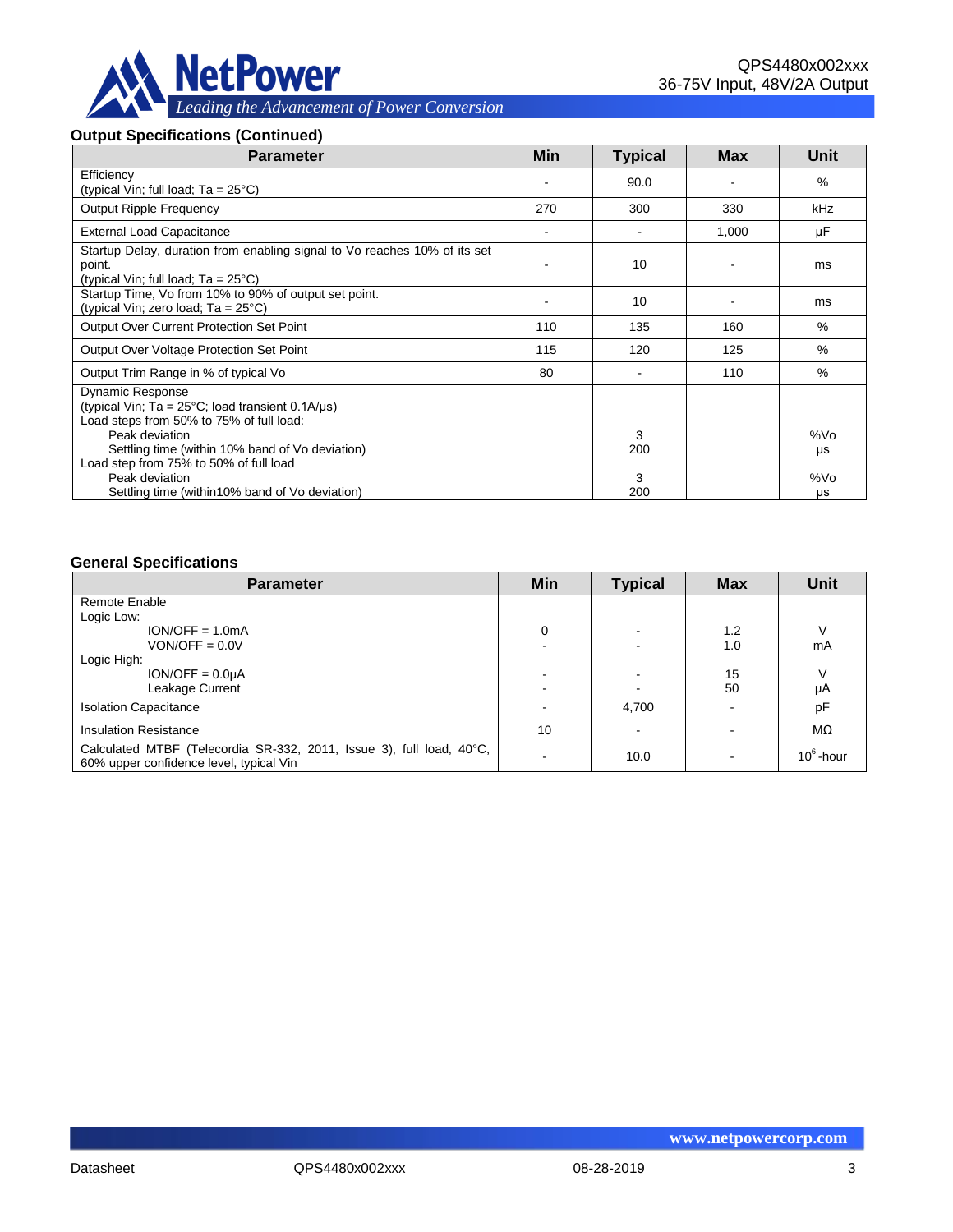

### **Characteristic Curves**



**Time – t (100μs/div) Figure 5.** Transient Load Response (typical Vin, load current steps from 75% to 50% at a slew rate  $0.1A/\mu s$ 

**Time – t (100μs/div) Figure 6.** Transient Load Response (typical Vin, load current steps from 50% to 75% at a slew rate  $0.1A/\mu s$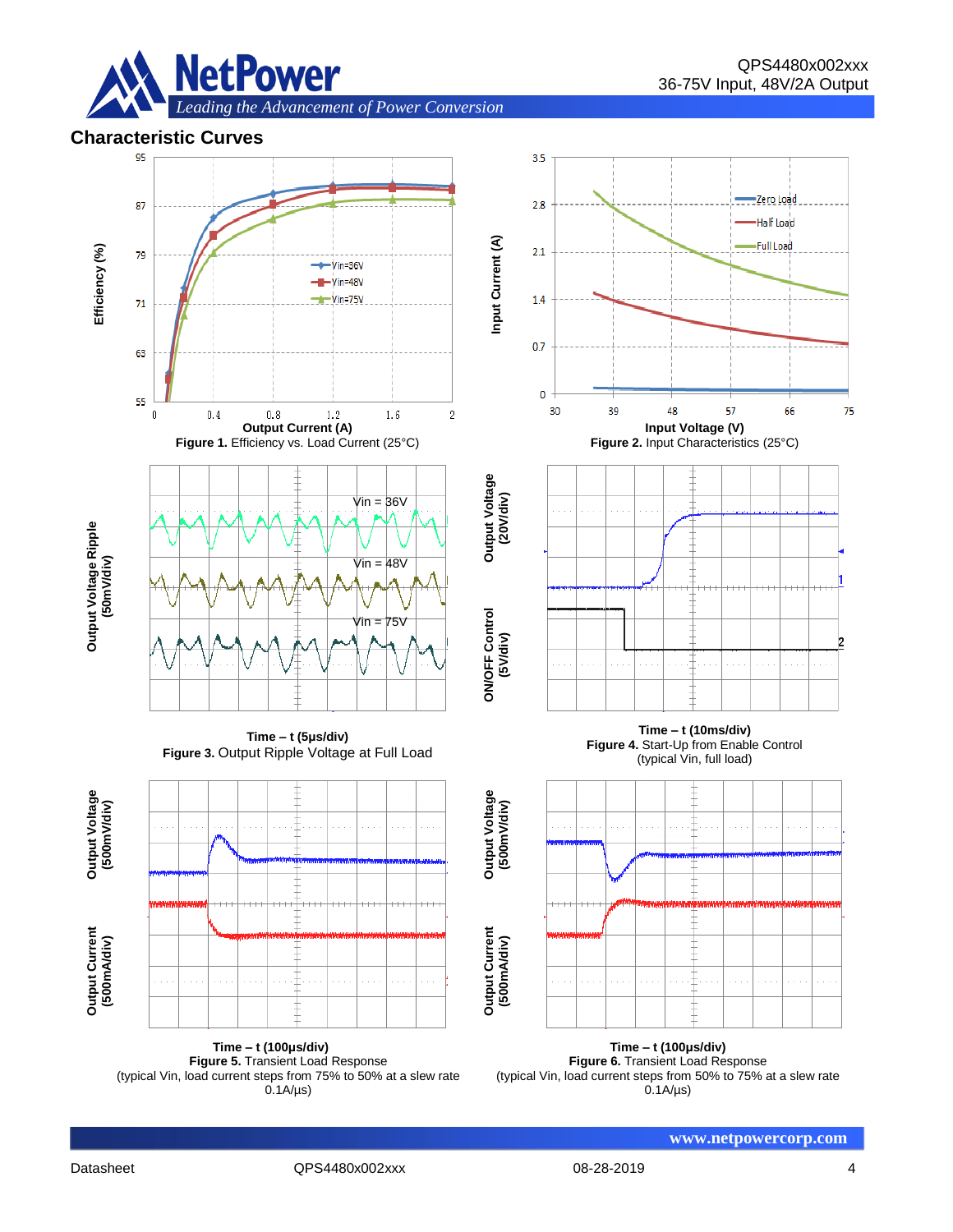

*Leading the Advancement of Power Conversion* 





**Figure 8.** Thermal Image for Airflow Direction 3 (2A output, 55°C ambient, 200 LFM, typical Vin, open frame, soldered interface)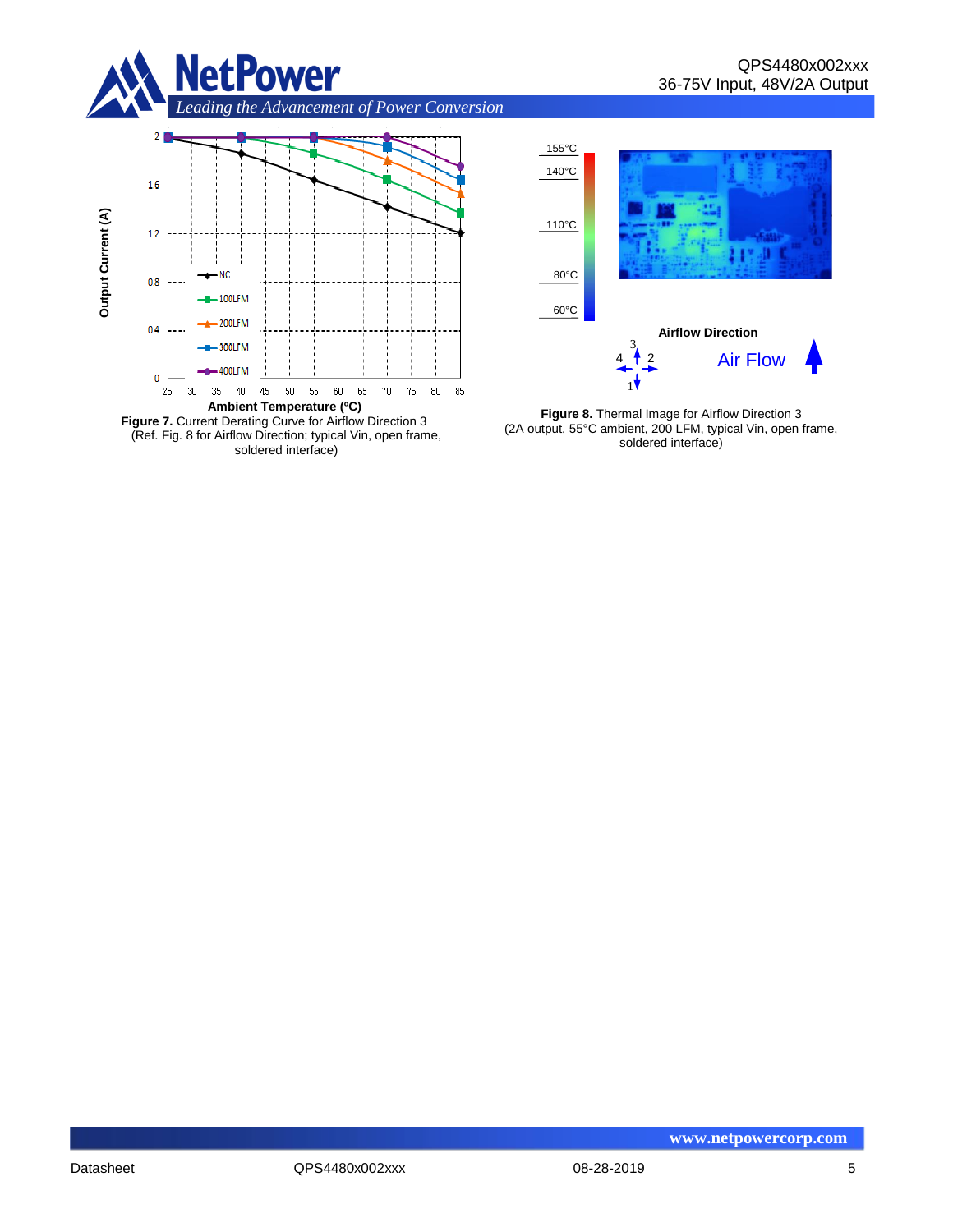



# **Feature Descriptions**

#### **Remote ON/OFF**

The converter can be turned on and off by changing the voltage between the ON/OFF pin and Vin(-). The QPS4 Series of converters are available with factory selectable positive logic and negative logic.

For the negative control logic, the converter is ON when the ON/OFF pin is at a logic low level and OFF when the ON/OFF pin is at a logic high level. For the positive control logic, the converter is ON when the ON/OFF pin is at a logic high level and OFF when the ON/OFF pin is at a logic low level.

With the internal pull-up circuitry, a simple external switch between the ON/OFF pin and Vin(-) can control the converter. A few example circuits for controlling the ON/OFF pin are shown in Figures 9, 10 and 11.

The logic low level is from 0V to 1.2V and the maximum sink current during logic low is 1mA. The external switch must be capable of maintaining a logic-low level while sinking up to this current. The logic high level is from 3.5V to 15V. The converter has an internal pull-up circuit that ensures the ON/OFF pin at a high logic level when the leakage current at ON/OFF pin is no greater than 50μA.



**Figure 9.** Opto Coupler Enable Circuit



**Figure 10.** Open Collector Enable Circuit



**Figure 11.** Direct Logic Drive

#### **Remote SENSE**

The remote SENSE pins are used to sense the voltage at the load point to accurately regulate the load voltage and eliminate the impact of the voltage drop in the power distribution path.

SENSE (+) and SENSE (-) pins should be connected between the points where voltage regulation is desired. The voltage between the SENSE pins and the output pins must not exceed the smaller of 0.5V or 10% of typical output voltage.

[Vout (+) - Vout (-)] - [SENSE (+) - SENSE (-)] <MIN {0.5V, 10%Vo}

When remote sense is not used, the SENSE pins should be connected to their corresponding output pins. If the SENSE pins are left floating, the converter will deliver an output voltage slightly higher than its specified typical output voltage.

#### **Output Voltage Adjustment (Trim)**

The trim pin allows the user to adjust the output voltage set point. To increase the output voltage, an external resistor is connected between the TRIM pin and SENSE(+). To decrease the output voltage, an external resistor is connected between the TRIM pin and SENSE(-). The output voltage trim range is 80% to 110% of the specified typical output voltage.

The circuit configuration for trim down operation is shown in Figure 12. To decrease the output voltage, the value of the external resistor should be

$$
Rdown = (\frac{511}{\Delta} - 10.22)(k\Omega)
$$

**Where**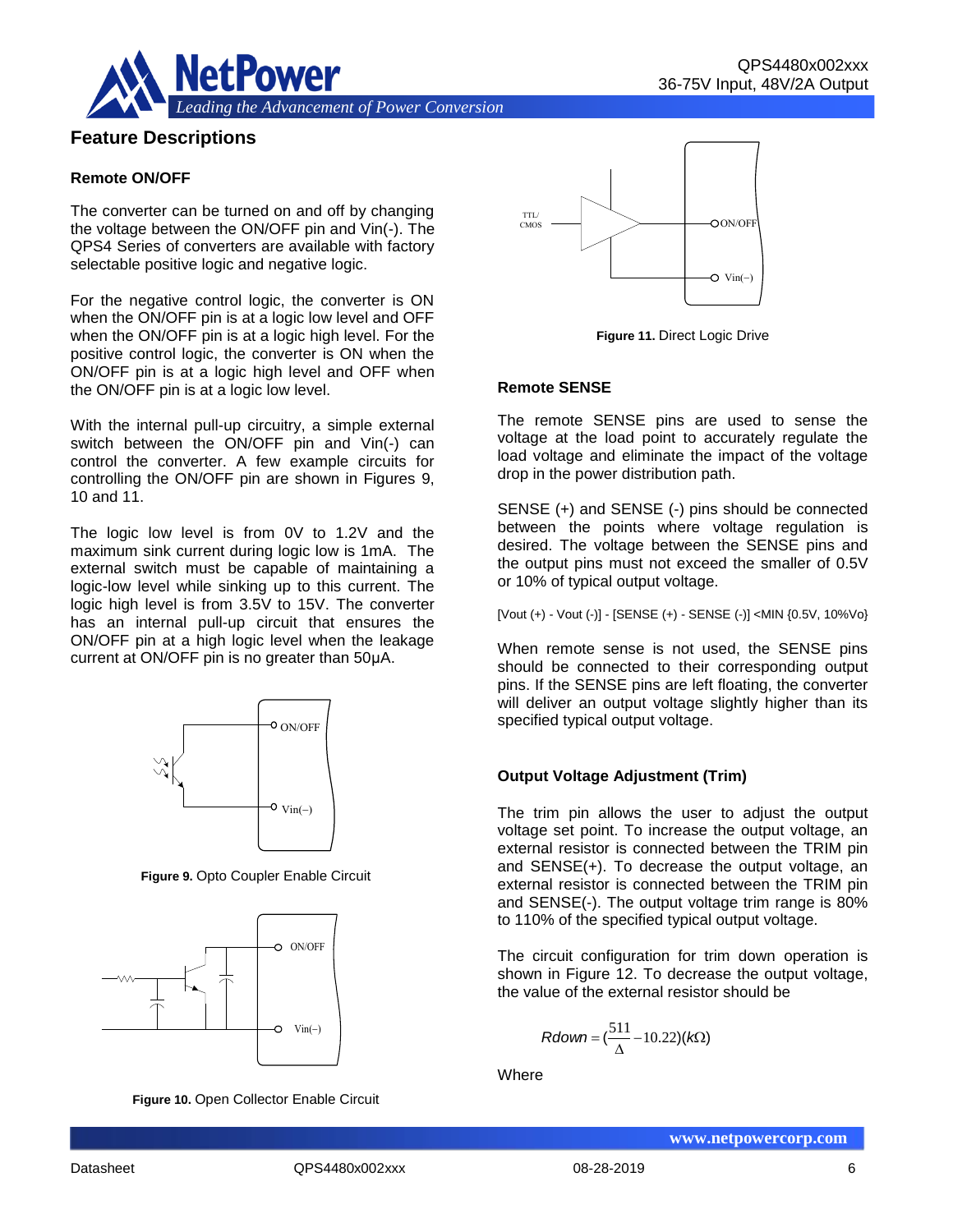

$$
\Delta = (\frac{|Vnom - Vadj|}{Vnom}) \times 100
$$

And

V*nom* = Typical Output Voltage V*adj* = Adjusted Output Voltage

The circuit configuration for trim up operation is shown in Figure 13. To increase the output voltage, the value of the resistor should be

$$
Rup = \left(\frac{5.11\text{Vol}(100 + \Delta)}{1.225\Delta} - \frac{511}{\Delta} - 10.22\right)(k\Omega)
$$

**Where** 

V*o* = Typical Output Voltage

As the output voltage at the converter output terminals are higher than the specified typical level when using the trim up and/or remote sense functions, it is important to make sure that the voltage at the output terminals does not exceed the maximum power rating of the converter as given in the Specifications table.



**Figure 12.** Circuit to Decrease Output Voltage



**Figure 13.** Circuit to Increase Output Voltage

### **Input Under-Voltage Lockout**

This feature prevents the converter from starting until the input voltage reaches the turn-on voltage threshold, and keeps the converter running until the input voltage falls below the turn-off voltage threshold. Both turn-on and turn-off voltage thresholds are defined in the Input Specifications table. The hysteresis prevents oscillations.

# **Output Over-Current Protection (OCP)**

This converter can be ordered in either latch-off or auto-restart version upon OCP, OVP, and OTP.

With the latch-off version, the converter will latch off when the load current exceeds the limit. The converter can be restarted by toggling the ON/OFF switch or recycling the input voltage.

With the auto-restart version, the converter will operate in a hiccup mode (repeatedly try to restart) until the cause of the over-current condition is cleared.

# **Output Over-Voltage Protection (OVP)**

With the latch-off version, the converter will latch off when the output voltage exceeds the limit. The converter can be restarted by toggling the ON/OFF switch or recycling the input voltage.

With the auto-restart version, the converter will operate in a hiccup mode (repeatedly try to restart) until the cause of the over-voltage condition is cleared.

# **Over Temperature Protection (OTP)**

With the latch-off version, the converter will shut down and latch off if an over-temperature condition is detected. The converter has a temperature sensor located at a carefully selected position, which represents the thermal condition of key components of the converter. The thermal shutdown circuit is designed to turn the converter off when the temperature at the sensor reaches 120°C. The module can be restarted by toggling the ON/OFF switch or recycling the input voltage.

With the auto-restart version, the converter will resume operation after the converter cools down.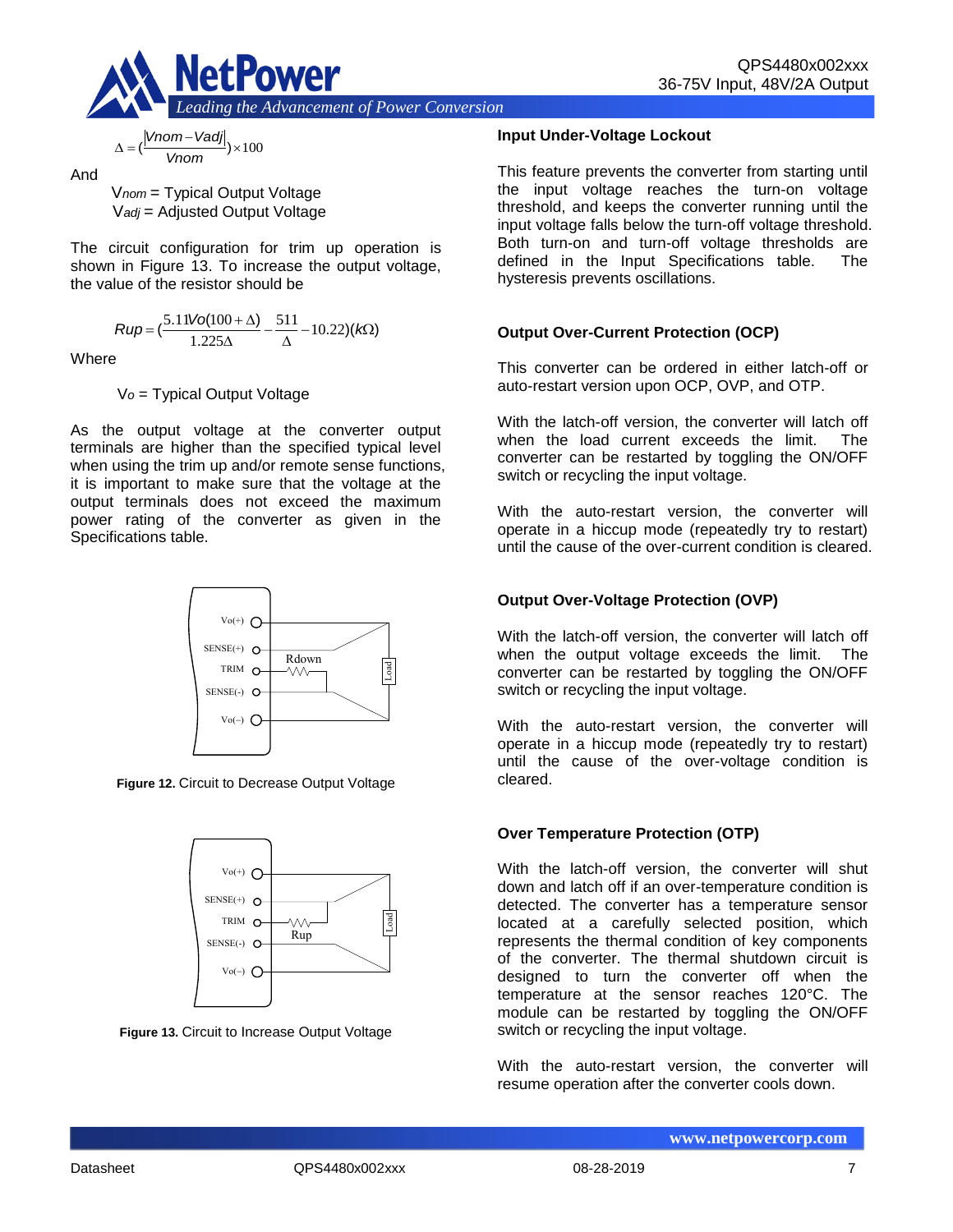

# **Design Considerations**

As with any DC/DC converter, the stability of the QPS4 converters may be compromised if the source impedance is too high or inductive. It's desirable to keep the input source ac-impedance as low as possible. Although the converters are designed to be stable without adding external input capacitors for typical source impedance, it is recommended to add 100  $\mu$ F low ESR electrolytic capacitors at the input of the converter for each 100W output power, which reduces the potential negative impact of the source impedance on the converter stability. These electrolytic capacitors should have sufficient RMS current rating over the operating temperature range.

The converter is designed to be stable without additional output capacitors. To further reduce the output voltage ripple or improve the transient response, additional output capacitors are often used in applications. When additional output capacitors are used, a combination of ceramic capacitors and tantalum/polymer capacitors shall be used to provide good filtering while assuring the stability of the converter.

# **Safety Considerations**

The QPS4 Series of converters is designed in accordance with EN 62368 Safety of Information Technology Equipment Including Electrical Equipment. The converters are recognized by UL in both USA and Canada to meet the requirements in UL 62368, Safety of Information Technology Equipment and applicable Canadian Safety Requirement, and UL 62368. Flammability ratings of the PWB and plastic components in the converter meet 94V-0.

To protect the converter and the system, an input line fuse is highly recommended on the un-grounded input end.

# **Thermal Considerations**

The QPS4 Series of converters can operate in various thermal environments. Due to the high efficiency and optimal heat distribution, these converters exhibit excellent thermal performance.

The maximum allowable output power of any power

converter is usually determined by the electrical design and the maximum operating temperature of its components. The QPS4 Series of converters have been tested comprehensively under various conditions to generate the derating curves with the consideration for long term reliability.

The thermal derating curves are highly influenced by the test conditions. One of the critical variables is the interface method between the converter and the test fixture board. There is no standard method in the industry for the derating tests. Some suppliers use sockets to plug in the converter, while others solder the converter into the fixture board. It should be noted that these two methods produce significantly different results for a given converter. When the converter is soldered into the fixture board, the thermal performance of the converter is significantly improved compared to using sockets due to the reduction of the contact loss and the thermal impedance from the pins to the fixture board. Other factors affecting the results include the board spacing, construction (especially copper weight, holes and openings) of the fixture board and the spacing board, temperature measurement method and ambient temperature measurement point. The thermal derating curves in this datasheet are obtained using a PWB fixture board and a PWB spacing board with no opening, a board-to-board spacing of 1", and the converter is soldered to the test board with thermal relieves.

Note that the natural convection condition was measured at 0.05 m/s to 0.15 m/s (10ft./min. to 30 ft./min.

#### **Heat Transfer without a Baseplate**

With single-board DC/DC converter designs, convection heat transfer is the primary cooling means for converters without a baseplate. Therefore, airflow speed should be checked carefully for the intended operating environment. Increasing the airflow over the converter enhances the heat transfer via convection.

Figure 14 shows a recommended temperature monitoring point for open frame modules. For reliable operation, the temperature at this location should not continuously exceed 120 °C.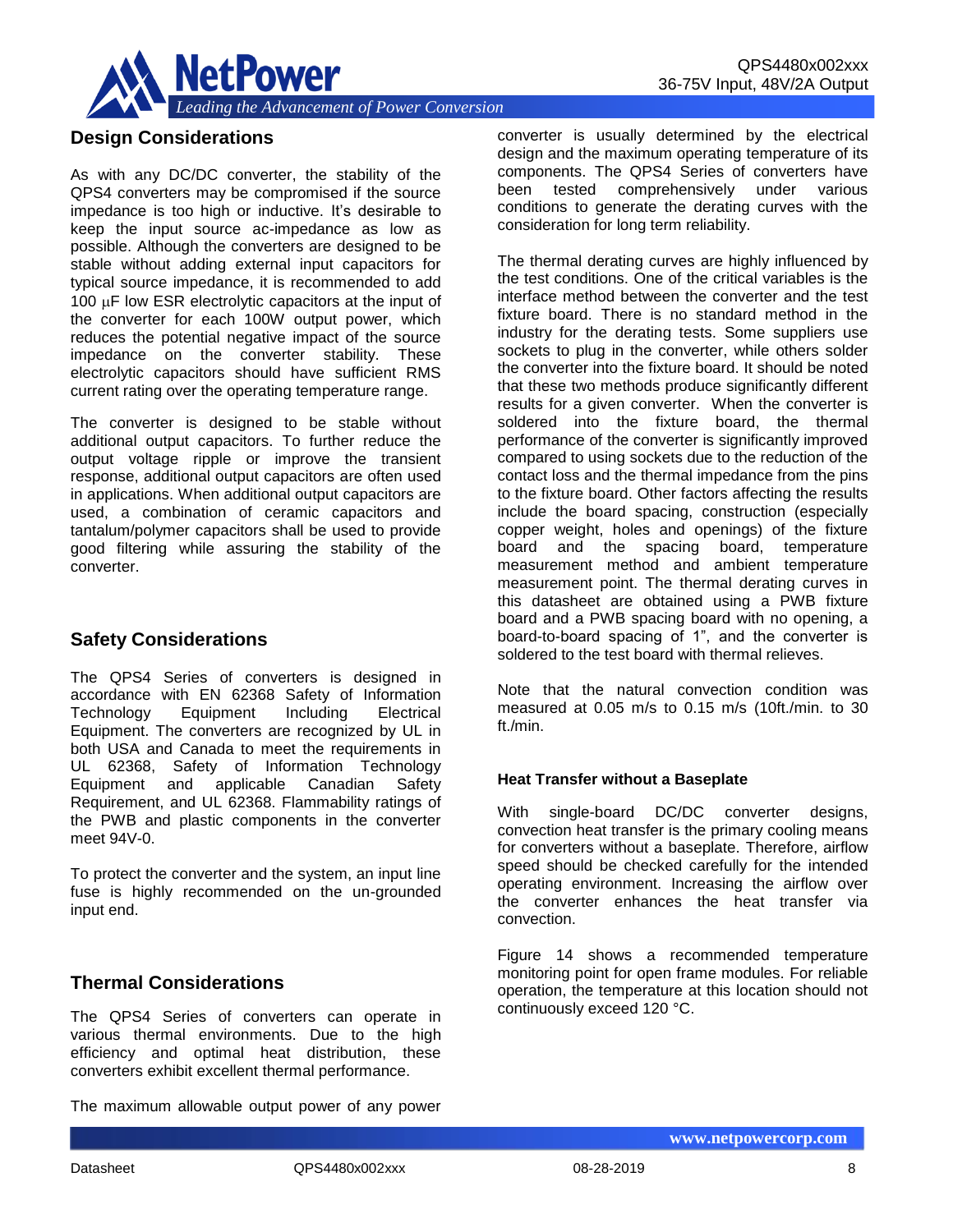



**Figure 14.** Temperature Monitoring Locations

#### **Heat Transfer with a Baseplate**

The QPS4 Series of converters has the option of using a baseplate for enhanced thermal performance.

The typical height of the converter with the baseplate option is 0.50''. The use of an additional heatsink or cold-plate can further improve the thermal performance of the converter. With the baseplate option, an additional heatsink can be attached to the converter using M3 screws.

For reliable operation, the baseplate temperature should not continuously exceed 100 °C.

# **EMC Considerations**

The EMC performance of the converter is related to the layout and filtering design of the customer board. Careful layout and adequate filtering around the converter are important to confine noise generated by the switching actions in the converter and to optimize system EMC performance.